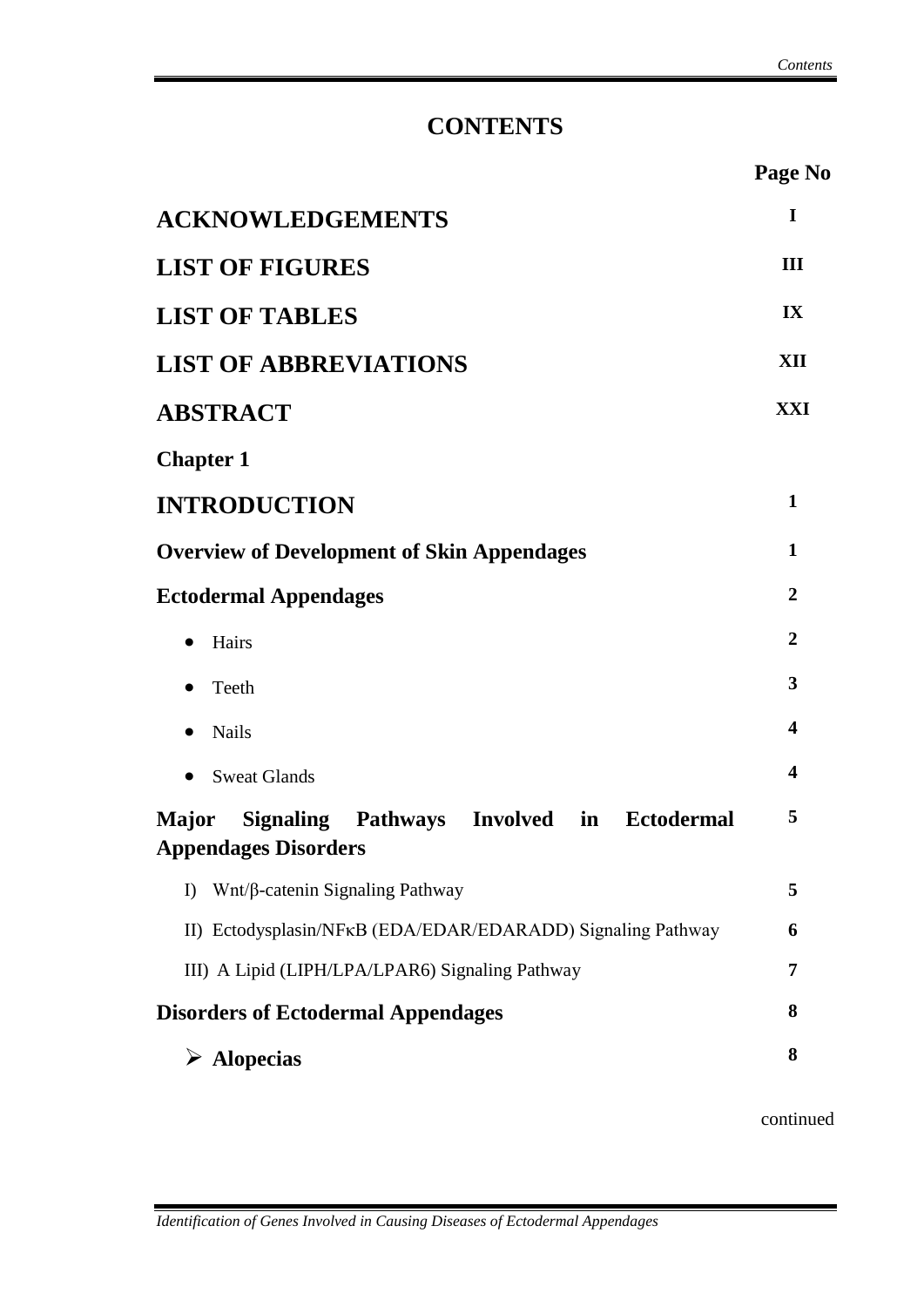|                                                | Page No   |
|------------------------------------------------|-----------|
| a) Non-Syndromic forms of Alopecias            | 8         |
| Marie Unna Hereditary Hypotrichosis            | 8         |
| Monilethrix                                    | 9         |
| Congenital Atrichia                            | 10        |
| Autosomal Dominant Woolly Hair                 | 10        |
| <b>Hypotrichosis Simplex</b>                   | 11        |
| <b>Autosomal Recessive Hypotrichosis</b>       | 11        |
| b) Syndromic forms of Alopecias                | 13        |
| Alopecia with Mental Retardation               | 13        |
| Hypotrichosis with Juvenile Macular Dystrophy  | 14        |
| Netherton Syndrome                             | 14        |
| $\triangleright$ Ectodermal Dysplasias         | 15        |
| <b>Classification of Ectodermal Dysplasias</b> | 15        |
| a) Pure Ectodermal Dysplasias                  | 15        |
| Hypohidrotic Ectodermal Dysplasia              | 15        |
| Ectodermal Dysplasia of Hair, Nail and Teeth   | <b>16</b> |
| Ectodermal Dysplasia of Pure Hair and Nail     | 16        |
| Odonto-Onycho-Dermal Dysplasia                 | 17        |
| Witkop/Tooth and Nail Syndrome                 | 17        |
| Congenital Anonychia                           | 17        |
| Isolated Congenital Nail Dysplasia             | 18        |
| <b>Isolated Congenital Nail Clubbing</b>       | 18        |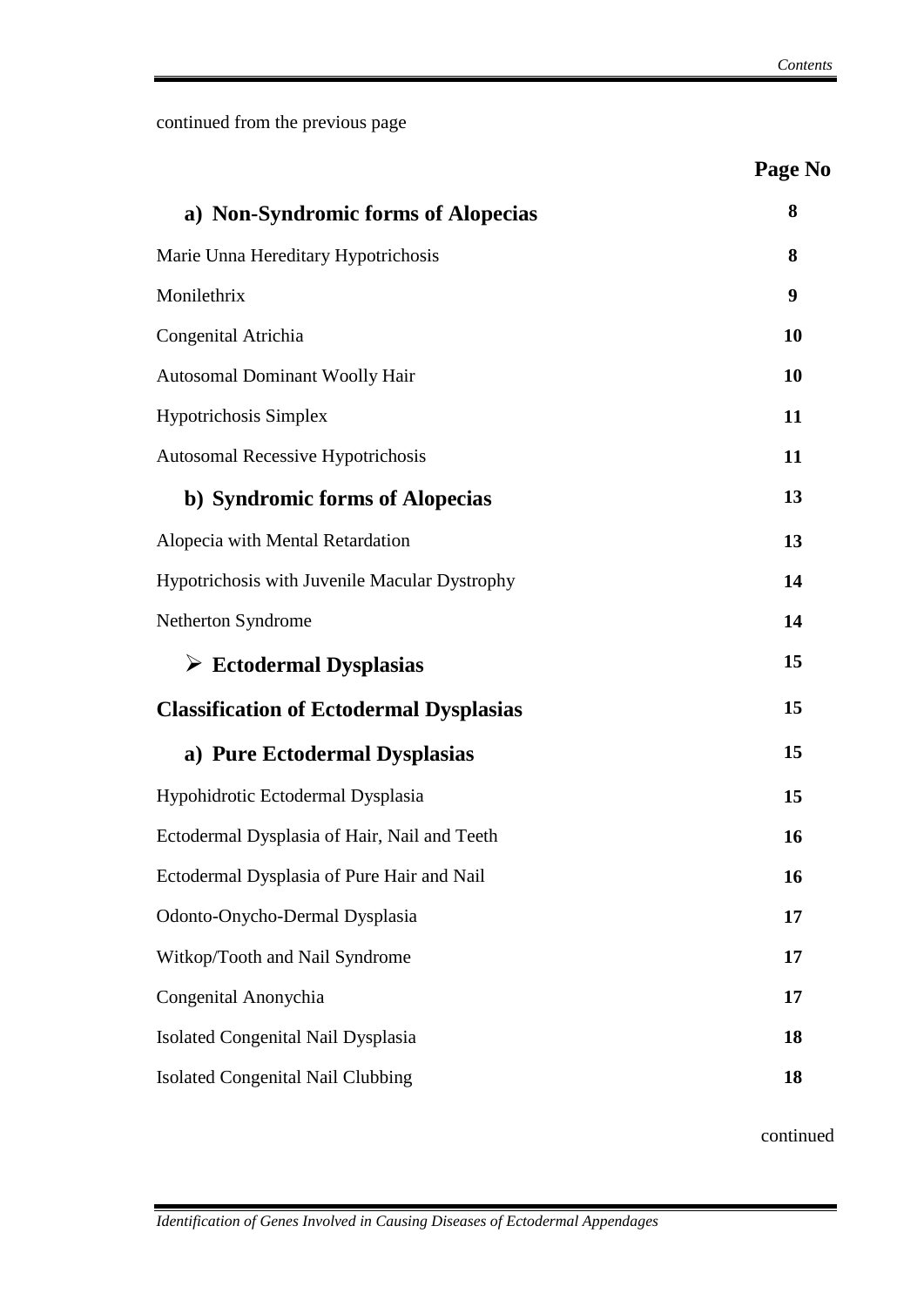|                                                                | Page No |
|----------------------------------------------------------------|---------|
| b) Associated Ectodermal Dysplasias                            | 18      |
| Ectodermal Dysplasia, Ectrodactyly, Macular Dystrophy Syndrome | 18      |
| Cleft-lip/Palate Ectodermal Dysplasia Syndrome                 | 19      |
| Ectodermal Dysplasia Cutaneous Syndactyly Syndrome             | 19      |
| Ectodermal Dysplasia Syndactyly Syndrome                       | 19      |
| Ectodermal Dysplasia Skin Fragility Syndrome                   | 20      |
| Pachyonychia Congenita                                         | 20      |
| Ankyloblepharon Ectodermal Defects Cleft-lip/Palate Syndrome   | 20      |
| Acantholytic Ectodermal Dysplasia                              | 20      |
| <b>Genetic Linkage Studies to Identify Genes</b>               | 21      |
| <b>Research Work Presented in the Dissertation</b>             | 22      |
| <b>Chapter 2</b>                                               |         |
| <b>MATERIALS AND METHODS</b>                                   | 23      |
| <b>Pedigree Analysis</b>                                       | 23      |
| <b>Collection of Blood Samples and Clinical Studies</b>        | 23      |
| <b>Extraction of Genomic DNA</b>                               | 24      |
| 1. Phenol-Chloroform Method                                    | 24      |
| 2. GenElute <sup>TM</sup> Blood Genomic DNA Kit Method         | 25      |
| <b>DNA Quantification and Polymerase Chain Reaction</b>        | 25      |
| <b>Linkage Analysis</b>                                        | 26      |
| a: Exclusion Mapping                                           | 26      |
| b: Human Genome Scan                                           | 26      |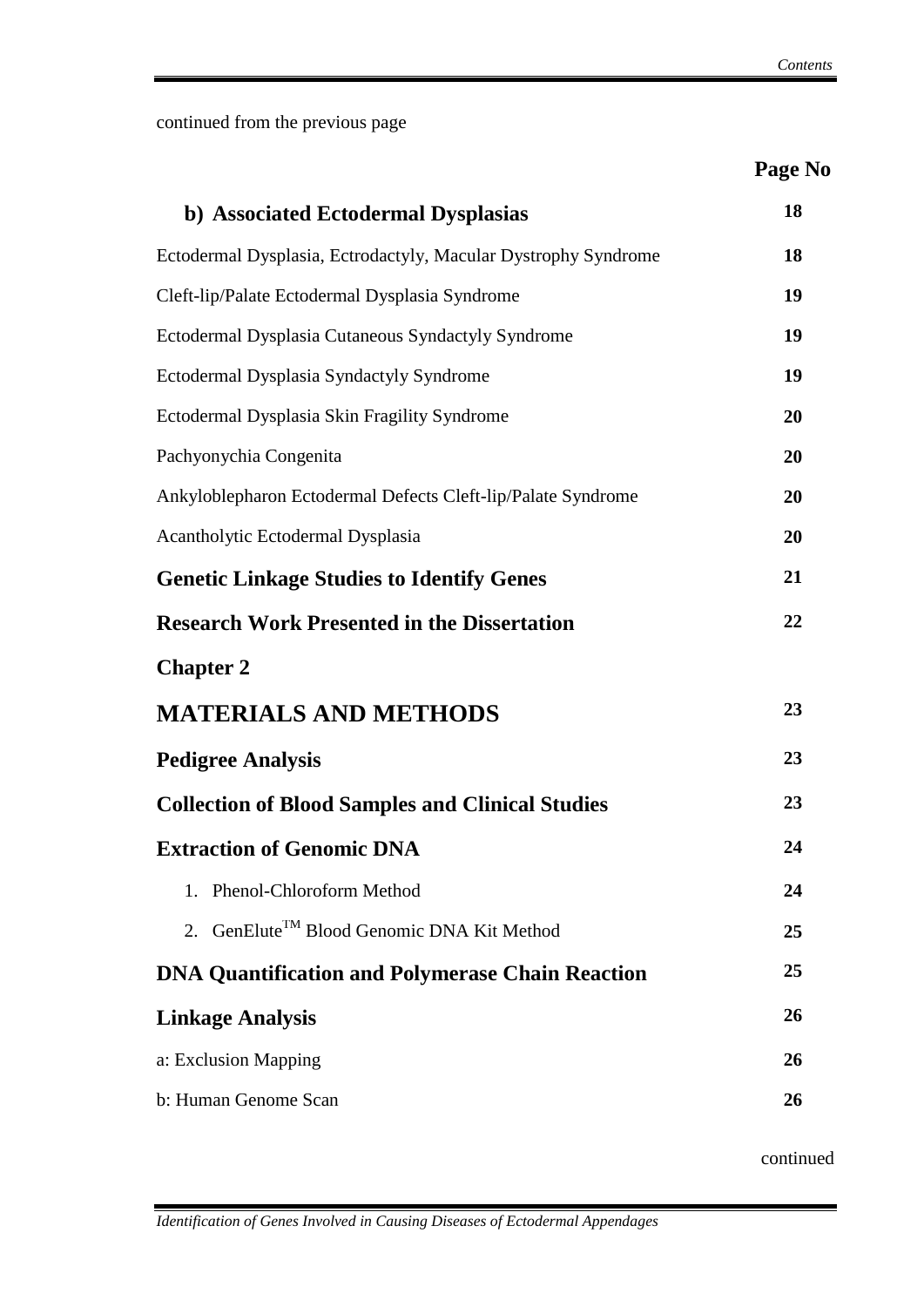|                                                                                | Page No |
|--------------------------------------------------------------------------------|---------|
| Genome Scan Using Microsatellite Markers<br>1.                                 | 26      |
| Genome Scan Using Single Nucleotide Polymorphism (SNP)<br>2.<br><b>Markers</b> | 27      |
| <b>Gel Electrophoresis</b>                                                     | 27      |
| Agarose Gel Electrophoresis                                                    | 27      |
| Polyacrylamide Gel Electrophoresis                                             | 28      |
| <b>Statistical Analysis</b>                                                    | 28      |
| <b>Screening of Candidate Genes</b>                                            | 29      |
| <b>Sequencing of Candidate Genes</b>                                           | 29      |
| Purification                                                                   | 30      |
| <b>Sequencing Reactions</b>                                                    | 30      |
| <b>Ethanol Precipitation</b>                                                   | 30      |
| <b>Functional Studies of Frizzled 6 (FZD6)</b>                                 | 31      |
| <b>Isolation of Total RNA from Human Hair Follicle</b>                         | 31      |
| <b>Reverse Transcription of mRNA into cDNA</b>                                 | 32      |
| <b>Cloning Frizzled 6 (FZD6) Cdna</b>                                          | 32      |
| Production of Competent TOP10 E. coli<br>a)                                    | 32      |
| Cloning FZD6 cDNA<br>b)                                                        | 33      |
| Transformation<br>$\mathcal{C}$ )                                              | 33      |
| <b>Extraction of Plasmid DNA</b><br>d)                                         | 33      |
| <b>Western/Protein Blot Analysis</b>                                           | 34      |
| Preparation of Cells for Transfection<br>a)                                    | 34      |
| Preparation of Cell Lysates<br>b)                                              | 34      |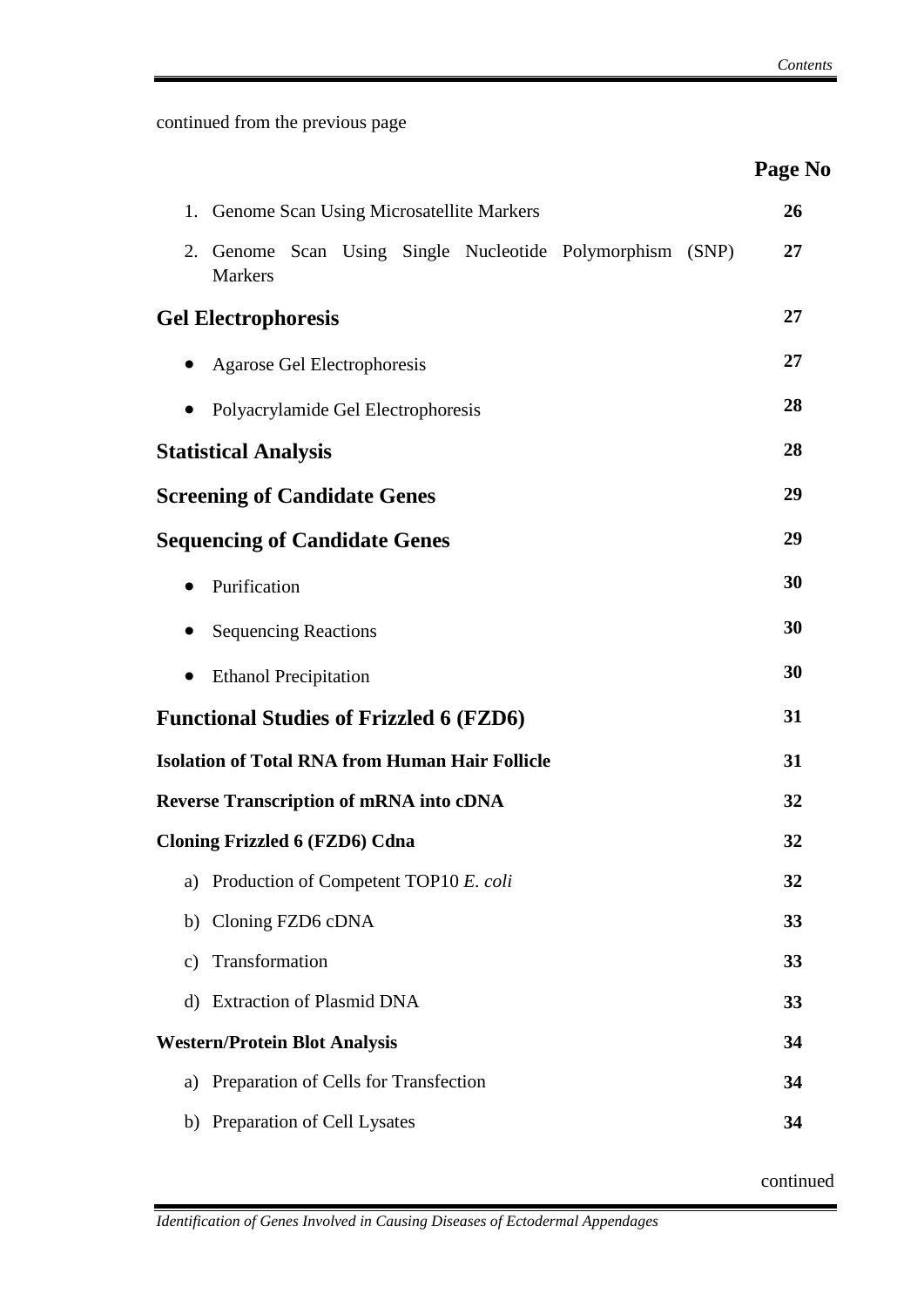|                                                                                                                 | Page No |
|-----------------------------------------------------------------------------------------------------------------|---------|
| Discontinuous<br>Sodium Dodecyl<br>Sulfate-Polyacrylamide<br>Gel<br>$\mathbf{c})$<br>Electrophoresis (SDS-PAGE) | 35      |
| d) Transfer to Proteins to Polyvinylidene Fluoride (PVDF) Membrane                                              | 35      |
| Chemiluminescence Method<br>e)                                                                                  | 35      |
| <b>Immunofluorescence Analysis</b>                                                                              | 36      |
| Immunohistochemistry                                                                                            | 37      |
| <b>Chapter 3</b>                                                                                                |         |
| <b>HEREDITARY ALOPECIAS</b>                                                                                     | 76      |
| Mapping Genes Responsible for Autosomal Recessive<br><b>Hypotrichosis</b>                                       | 78      |
| <b>Description of the Families Studied</b><br>$\bullet$                                                         | 78      |
| Family A                                                                                                        | 78      |
| Family B                                                                                                        | 79      |
| Family C                                                                                                        | 80      |
| Family D                                                                                                        | 80      |
| Family E                                                                                                        | 81      |
| Family F                                                                                                        | 81      |
| Family G                                                                                                        | 82      |
| <b>Genetic Linkage Analysis and Mutational Screening</b>                                                        | 82      |
| Human Genome Scan in Family A                                                                                   | 83      |
| Linkage of Family B to Chromosome 3q27.2                                                                        | 84      |
| Linkage of three Families (C, D, E) to Chromosome 13q14.2                                                       | 85      |